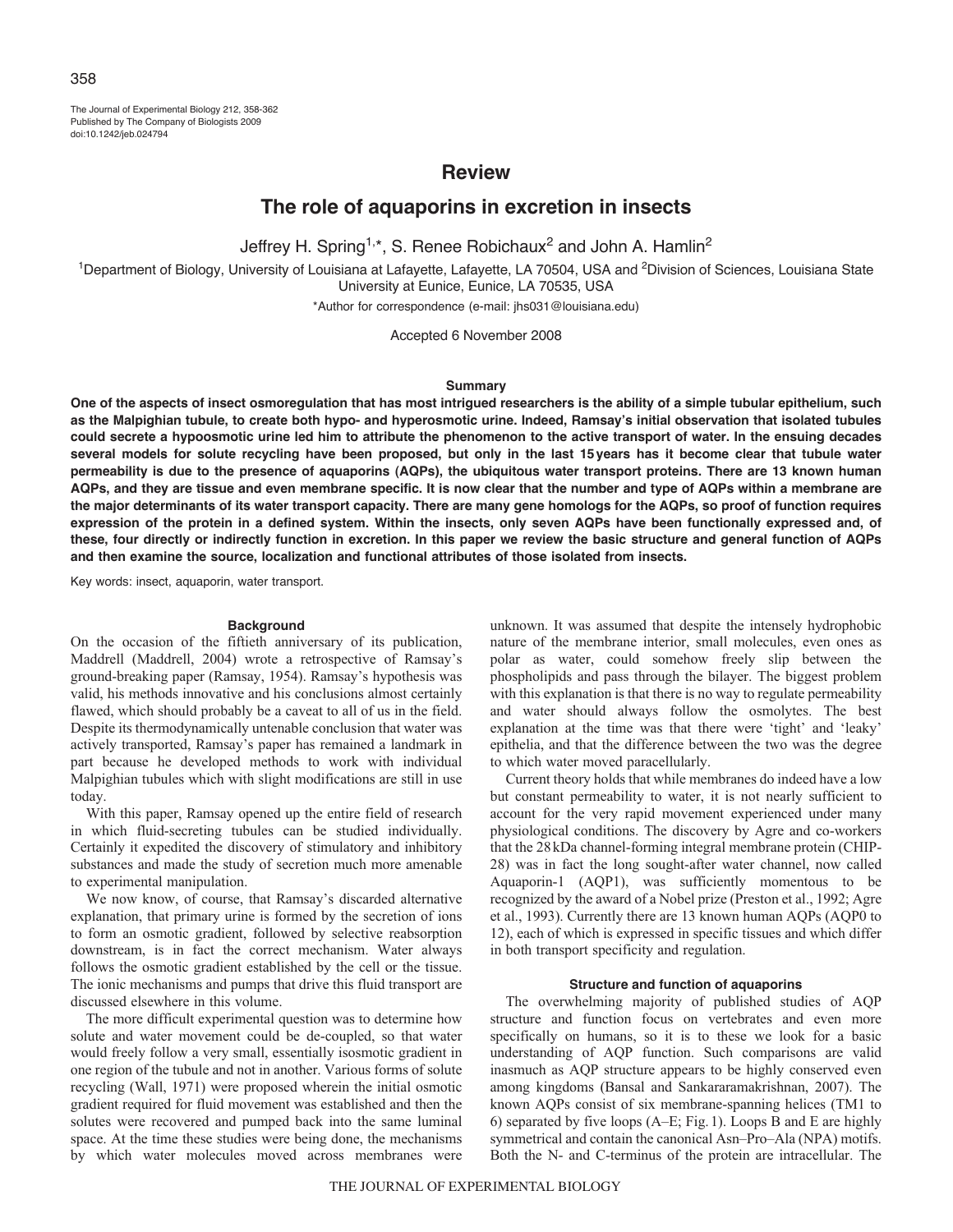

Fig. 1. Primary structure of human AQP1. The six transmembrane domains are shown as they are inserted in the membrane with the five connecting loops (A–E) linking them. The NPA (Asn–Pro–Ala) motifs in loops B and E are shown as well as cysteine 189 and alanine 73, which are the primary and secondary sites for mercury inhibition. After Agre et al. (Agre et al., 1993). For further details, see text.

classic 'hourglass' model (Jung et al., 1994) (Fig.2) illustrates the folding of TM1–3 and TM4–6 to form a symmetrical pore. Loops B and E form two half-helices that fold into the pore from opposite sides, bringing their respective NPA regions into alignment. The prolines interact so that the two positively charged asparagines form one wall of the pore. This region is one of two major constrictions and gives the AQP its ion impermeability.

Protons are three times more mobile in aqueous solution than are water molecules themselves, so any aqueous pore should be a highly conductive proton channel. This is not the case for the AQPs, however, and the reason is the conserved NPA motifs. The two



Fig. 2. The hourglass model for the folding of human AQP1. The six transmembrane domains consist of two tandem repeats and fold to form the central water-transporting pore. The cytoplasmic connecting loop B and the extracellular loop E, which contain the NPA motifs, fold inwards to meet in the center of the pore, forming the primary proton filter. C, Cys189; A, Ala73. After Jung et al. (Jung et al., 1994).

asparagines hydrogen bond with the oxygen in water, turning it at right angles to the pore and disrupting the hydrogen bonding of the water molecules filling the pore. Proton transport along water chains requires uniform orientation of the H-bonded water molecules which permits reorientation during proton transfer. This forced orientation of the water molecule filling the narrow region of the pore by the paired asparagines is sufficient to completely disrupt proton movement along the water chain, rendering the channel impervious to protons (Chakrabarti et al., 2004; Fu and Lu, 2007; Tajkhorshid et al., 2002). Most AQPs are also reversibly inhibited by  $Hg^{2+}$ , the inhibition being relieved by the reducing agent β-mercaptoethanol. The  $Hg^{2+}$  interacts primarily with the cysteine residue located near the NPA motif in the E loop and secondarily with the alanine of the B loop, both of which are brought into close proximity by the in-folding of the hemipore. This effectively blocks water from the pore.

The second major constriction and the primary selectivity filter lies 8Å (1Å≈0.1nm) closer to the extracellular face than the proton filter. This is the aromatic/arginine (ar/R) region and is formed by one residue each from TM2 and TM5 and two residues from loop E. The aromatic side chains of the phenylalanine force the water molecules to hydrogen bond with arginine and histidine. These residues are conserved in both the AQPs and the aquaglyceroporins (GLPs), which allow the passage of both water and low molecular weight solutes such as glycerol. This filter is  $\sim$ 3.0Å in diameter, slightly less (down to 2.8Å) in strict AQPs, slightly more in GLPs. The hydrophobic interactions are essential for selectivity. The histidine residue (His180 in AQP1) is highly conserved in strict AQPs and is normally replaced by glycine in GLPs to relax the steric interaction with the alkyl chain of glycerol (Chen et al., 2006).

Within the membrane, AQPs form homotetramers, and in tissues with high densities of AQPs they may appear as orthogonal arrays (Verkman and Mitra, 2000). The reason for the functional tetramer formation is unclear as each subunit contains its own water pore and the central pore of the tetramer is water impermeable. The most plausible explanation is that AQPs serve multiple functions within the membrane. For example, AQP1 has been reported to be both a cyclic nucleotide-gated ion channel (Anthony et al., 2000) and the CO2 permeability pathway in erythrocytes (Endeward et al., 2006). It is not unreasonable to suggest that these functions might be handled by the central pore while leaving the water transport function of the monomers intact, but definitive data are lacking at this point.

One other important feature of AQPs would be the distinction between constitutive and regulated components. In the vertebrate collecting duct, for example, AQP3 is a constitutive component of the basolateral membranes, providing a constant high  $H_2O$ permeability between the cell and the ECF. The apical membrane, of course, has a variable permeability regulated primarily by arginine vasopressin. Here AQP2 is retained in vesicles until the endocrine signal is received and then it is inserted into the apical membrane to promote  $H_2O$  reabsorption from the collecting duct. AQP2 also contains a consensus sequence that allows it to be phosphorylated by a cAMP-dependent protein kinase. Phosphorylation appears to promote the insertion of AQP2 into the membrane, rather than altering its intrinsic permeability (Lande et al., 1996; Valenti et al., 2005).

To demonstrate unequivocally that an AQP is more than a homologous gene sequence, of which there are many, it is necessary to demonstrate that it does indeed have a physiological role. This can be done either by injecting the purified protein into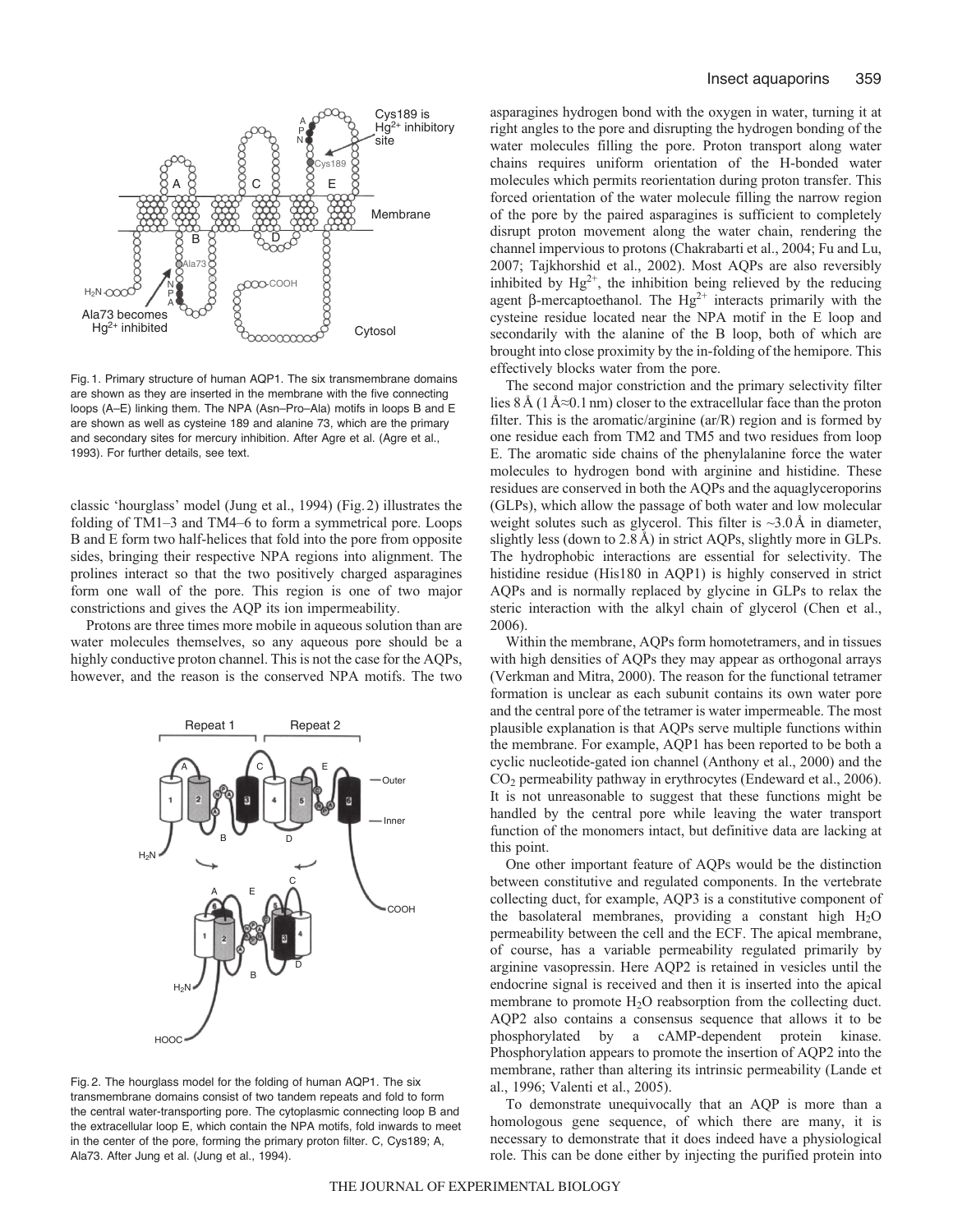liposomes or by injecting the appropriate mRNA into *Xenopus* oocytes. In either system, volume can easily be measured microscopically, and changes in volume following an osmotic challenge correlate directly with the degree of permeability conferred by the putative AQP. Different osmolytes can also be used to distinguish between AQPs, GLPs and ion channels.

#### **Insect aquaporins**

The tremendous amount of research being published on vertebrate systems brings into high relief the paucity of data on invertebrates, including the insects. Within the class Insecta, there are only seven members of the AQP family which have been functionally expressed (Table1). Six of these appear to function as classic, water-transporting proteins. The exception is big brain (BIB) isolated from the fruit fly, *Drosophila* (Rao et al., 1990). Mutations in the BIB gene cause defects in cell fate determination during neurogenesis as it is required for endosome maturation and notch trafficking (Kanwar and Fortini, 2008). The BIB protein has sequence identity with the AQP family of proteins, but does not increase water permeability when expressed in *Xenopus* oocytes. Instead it acts as a voltage-insensitive, non-selective cation channel (Yanochko and Yool, 2002). Cation movement is *via* the central pore of the tetrad and the cation channel activity is regulated by an exogenous signaling pathway mediated by tyrosine kinase (Yool, 2007).

Insect AQPs appear to be ubiquitous and affect cellular function in every tissue. Both desiccation and freeze tolerance in insects require the removal of water from the cells, either to suspend metabolic processes or to avoid damaging ice crystal formation. Additionally, freeze tolerance requires the accumulation of glycerol in the cells, a role admirably suited to the aquaglyceroporins. There are a number of interesting studies in rice stem borers (Izumi et al., 2006; Izumi et al., 2007) and gall flies (Philip et al., 2008) that point to the major role played by specific AQPs in these insects. Recently Kikawada and colleagues have begun an elegant study on the larvae of the sleeping chironomid, *Polypedilum vanderplanki* (Kikawada et al., 2008). They have functionally characterized two AQPs (*Pv*AQP1 and 2; Table1) which play an important role in anhydrobiosis in this insect. These studies, however, lie beyond the scope of this paper.

The three areas relating to excretory water transport where the requisite combination of genetic and physiological studies have been performed are in the homopteran filter chamber, the tracheolar cells of the mosquito and of course the Malpighian tubules, primarily those of the fruit fly.

One of the first insect AQPs to be isolated and functionally characterized was AQP*cic*, isolated from the filter chamber of the homopteran *Cicadella viridis*. These homopterans are xylem feeders and so ingest large volumes of very nutrient-poor fluid. To cope with the fluid volume, the homopterans have a filter chamber. In essence the posterior midgut and ileum, with attached Malpighian tubules, have recurved to lie against the anterior midgut. The close association of the anterior midgut with the Malpighian tubules permits the shunting of water and ions directly to the excretory system thereby concentrating the nutrients 2.5- to 10-fold in the absorptive portion of the midgut (Hubert et al., 1989). The role of the midgut is passive: the osmotic driving force is provided by the Malpighian tubules.

To accomplish this extremely rapid flow of dilute fluid, it was presumed that the filter chamber membrane must be very rich in AQPs. An AQP (originally P25, now AQP*cic*) was isolated from the filter chamber and immunofluorescence showed that it was only present in the filter chamber membrane (Beuron et al., 1995). Expression in *Xenopus* oocytes demonstrated that AQP*cic* had a higher water permeability than human AQP1 and was reversibly inhibited by Hg<sup>2+</sup> (Le Caherec et al., 1996). The *Cicadella* AQP forms orthogonal arrays, similar to those formed by AQP1, when expressed in *Xenopus.* In the leafhopper, AQP*cic* is preferentially expressed on the apical membrane of the filter chamber where it can constitute as much as 90% of the intrinsic membrane protein (Le Ceherec et al., 1997). Orthogonal arrays have been observed on both membranes, suggesting that there is a second AQP present in the filter chamber, but this has not been experimentally confirmed to date. Immunofluorescence studies using antibodies to AQP*cic* have shown similar staining of the filter chamber in other xylem feeders, but not Aphids, which are phloem feeders. Phloem is a relatively much more rich substrate than xylem, reinforcing the idea that water shunting by the filter chamber is an adaptation to an extremely nutrient-poor diet (Le Caherec et al., 1997).

Blood-feeding insects face a similar osmotic challenge to the xylem feeders. The rapid ingestion of a blood meal greatly impairs their mobility and so disposing of the relatively useless plasma becomes paramount. For flying insects, such as female mosquitoes, the situation is most critical in that they have to be able to leave the host and find cover quickly, so post-prandial diuresis begins within seconds of the initiation of feeding.

At least four AQPs are apparent in the genome of the yellow fever mosquito, *Aedes aegypti*; however, only one has been functionally identified. It is located not in the Malpighian tubule cells themselves but rather in the end cells of the tracheoles associated with the tubules. When expressed in *Xenopus* oocytes, *Aea*AQP increases water permeability to an even greater degree than AQPcic, and is reversibly inhibited by HgCl<sub>2</sub>. Direct comparison with *E. coli* aquaglyceroporin (GlpF) shows that *Aea*AQP is a strict AQP and freeze fracture studies of the oocyte suggest that most, if not all, of the expressed *Aea*AQP forms orthogonal arrays within the membrane (Duchesne et al., 2003).

As unexpected as it was to find this AQP in the tracheolar end cells, rather than the tubule cells themselves, Pietroantonio and colleagues suggested that it may serve an important metabolic role (Pietroantonio et al., 2000). Rapid fluid transport by tubule cells is metabolically expensive. Malpighian tubule cells are all

| Table 1. Functionally expressed insect aquaporins |  |  |
|---------------------------------------------------|--|--|
|                                                   |  |  |
|                                                   |  |  |
|                                                   |  |  |

| Aquaporin   | <b>Species</b>           | Tissue expression                      | Transport                                     | Reference               |
|-------------|--------------------------|----------------------------------------|-----------------------------------------------|-------------------------|
| <b>BIB</b>  | Drosophila melanogaster  | Epidermal precursor regions of larvae  | Monovalent cations (K <sup>+</sup> selective) | Yanochko and Yool, 2002 |
| PvAQP1      | Polypedilum vanderplanki | <b>Ubiquitous</b>                      | H <sub>2</sub> O                              | Kikawada et al., 2008   |
| PvAQP2      | Polypedilum vanderplanki | Fat body                               | H <sub>2</sub> O                              | Kikawada et al., 2008   |
| AQPcic      | Cicadella viridis        | Filter chamber                         | H <sub>2</sub> O                              | Le Caherec et al., 1996 |
| AeaAQP      | Aedes aegypti            | Malpighian tubule tracheolar cells     | H <sub>2</sub> O                              | Duchesne et al., 2003   |
| RpMIP       | Rhodnius prolixus        | Malpighian tubules                     | H <sub>2</sub> O                              | Echeverria et al., 2001 |
| <b>DRIP</b> | Drosophila melanogaster  | Adult Malpighian tubule stellate cells | H <sub>2</sub> O                              | Kaufmann et al., 2005   |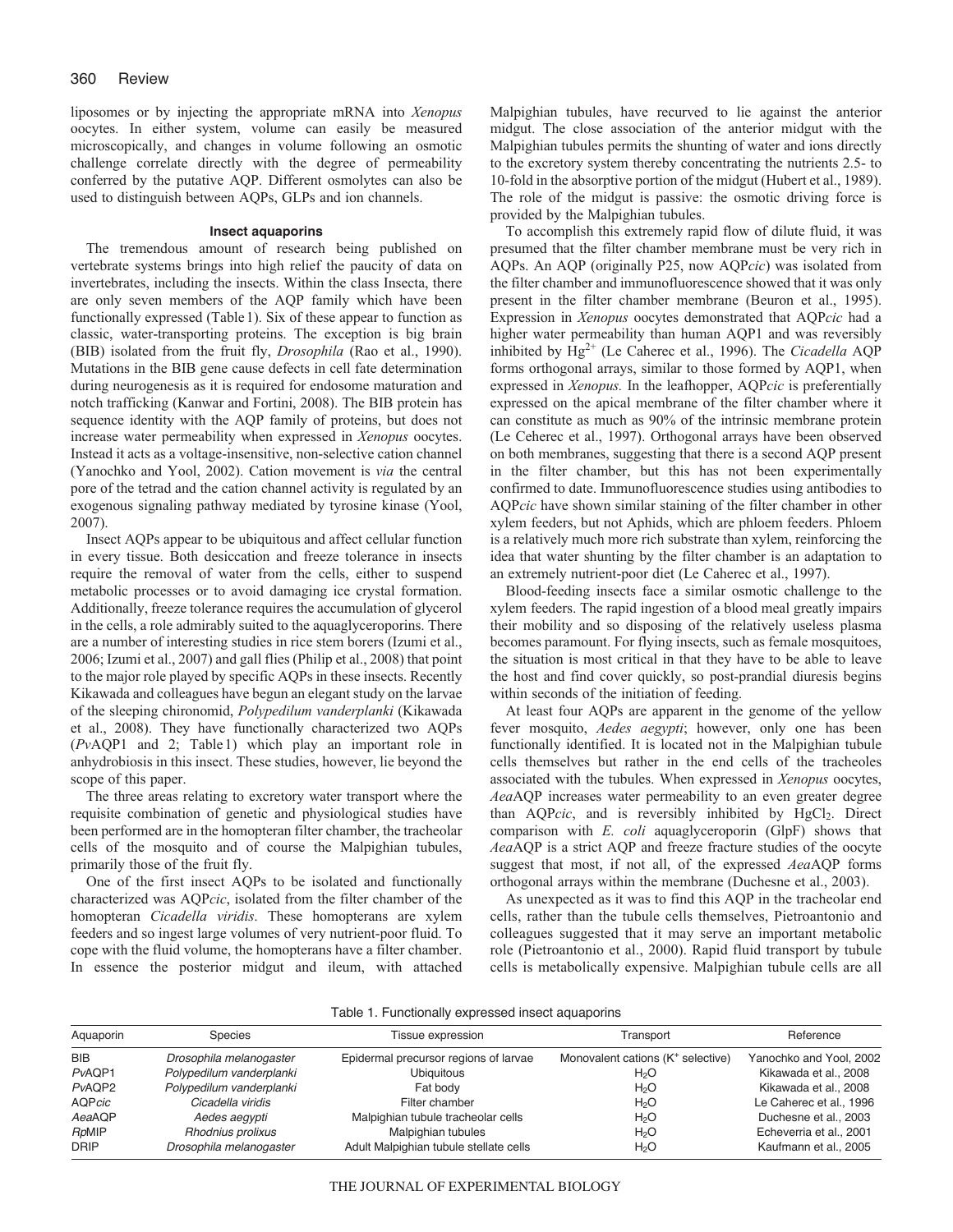heavily tracheated and we have anecdotal evidence that even a few minutes of oxygen deprivation will irreversibly harm *in vitro* Malpighian tubule preparations (Spring and Hazelton, 1987). As far back as some of Wigglesworth's earlier studies (Wigglesworth, 1972), it has been known that insect respiration is regulated internally by hydraulic valving. The tracheoles of inactive tissues fill with fluid, presumably  $H_2O$  from the hemolymph, and so shunt air to active tissues. In the Pietroantonio model, the *Aea*AQP is asymmetrically localized on the apical membrane of the Malpighian tubule tracheolar cells. In this way, as soon as the tubules begin rapid water and ion transport in response to diuretic factors, H2O will immediately be withdrawn from the tracheoles providing the oxygen required to sustain rapid fluid transport. In effect this becomes a self-regulating mechanism, by which oxygen delivery to the tubules is controlled directly by the rate of fluid transport (and therefore oxygen consumption) of the tubules.

Another widely recognized hematophagous insect, and the one favored by Maddrell himself, is the assassin bug, *Rhodnius prolixus*. Eschevarria and colleagues isolated a single watertransporting protein belonging to the major intrinsic protein family (*Rp*MIP) from this insect (Eschevarria et al., 2001). *Rp*MIP appears to be relatively uniformly distributed throughout the proximal and distal tubules. When expressed in *Xenopus* oocytes, *Rp*MIP exhibits a relatively low H<sub>2</sub>O permeability, perhaps 30% of that of human AQP3 expressed in the same system. Furthermore, *Rp*MIP is not inhibited by HgCl<sub>2</sub>, although whole tubule preparations do exhibit some mercury sensitivity. To further confuse the issue, *Rp*MIP mRNA expression is significantly enhanced 6h postfeeding, an effect that can be partially mimicked by both serotonin and cAMP (Martini et al., 2004).

The secretion data make *Rp*MIP an unlikely candidate for the AQP that enables a *Rhodnius* Malpighian tubule to increase fluid secretion 1000-fold within seconds of being stimulated, and the time course for mRNA expression is far to slow to affect postprandial diuresis. RNA expression seems even odder, given that *Rhodnius* normally feed only once per instar. Likewise, given that the distal tubule is secretory and the proximal tubule reabsorbs salts to produce the hypoosmotic urine, one would not expect a uniform distribution of an AQP. The obvious conclusion is that *Rp*MIP is more of a housekeeping protein, associated with the slow absorption of the blood meal, rather than one involved in the extremely rapid diuresis that is initiated by feeding. Nevertheless, this is the only AQP that has been found in this system to date, even though other members of the AQP family have been actively sought (A. Gutierriez, personal communication).

In more recent years, particularly in the hands of Dow's research group (see Dow and Davies, 2003), the fruit fly, *Drosophila melanogaster*, has become the standard for tubule research. The four Malpighian tubules have a secretory capacity that equals or exceeds that of *Rhodnius* and the preponderance of *Drosophila*oriented genetic research makes it easier to address the fundamental questions of fluid transport. Although a number of putative AQPs have been isolated from *Drosophila*, only one, whimsically named *Drosophila* Integral Protein, or DRIP, has been functionally expressed. DRIP exhibits the characteristics of a pure AQP; proteoliposomes loaded with DRIP are water permeable, but impermeable to glycerol or urea. DRIP is also reversibly inhibited by HgCl<sub>2</sub>. DRIP is expressed solely in the Malpighian tubule stellate cells in adult *Drosphila*. This corresponds to the location of the low-resistance Cl<sup>-</sup> pathway (O'Donnell et al., 1998), and suggests that rapid H2O transport in *Drosophila* may be localized

primarily to these cells. Certainly, the spatial separation of primary cation transport and secondary anion and water transport would represent an elegant solution to the difficulty of moving the equivalent of one cell volume of fluid every 10s across the metabolically active principal cell.

Several other putative AQPs have been identified and each localizes to a specific cell type and in some cases a cell type within a specific region of the tubule (e.g. AQP17864 is present only in the principal cells of the main tubule segment) (Kaufmann et al., 2005). With all of these AQPs present, assigning a specific role to DRIP becomes problematic. It will most likely require expression of the other AQPs to determine the specific function (at least one is a GLP; N. Kaufmann, personal communication), and then selectively knocking them out, possibly with antisense RNA. These experiments are very time consuming and doubtless lie some distance in the future.

Using antibody to DRIP, we have shown the presence of a DRIPlike protein in the Malpighian tubules of the house cricket, *Acheta domesticus* (Spring et al., 2007). The immunoreactivity is present in both the distal and mid-regions of the tubule. Cyclic-AMP, which mimics the effect of the corticotropin releasing factor-like diuretic peptide in *Acheta* (Spring and Kim, 1995), has little effect on the distribution or staining intensity of DRIP, and the apparent increase in staining is confined to internal membranes. Achetakin-2 (AK-2) is a member of the myokinin family of peptides and acts through the  $Ca^{2+}$ -mediated second-messenger pathway. AK-2 acts synergystically with cAMP, affecting the low-resistance Cl– pathway in the mid-tubules, but inhibiting fluid transport by the distal regions. In response to AK-2, both the apical and basal membranes of the mid-tubule stained intensely for DRIP, suggesting that the presumed *Acheta* AQP is quickly inserted into the membranes to facilitate rapid  $H_2O$  transport by the tubule. Fluid transport by *Acheta* tubules can be reversibly inhibited with HgCl<sub>2</sub>, although again this does not prove that it is the DRIP-like protein that is being inhibited (Spring et al., 2007).

Clearly we have barely scratched the surface in our understanding of the roles of AQPs in excretion in insects. The handful of AQPs that have been functionally characterized provide tantalizing clues to the mechanisms of the transmembrane movement of water, and at the same time shed little light on the cellular means for coping with a veritable torrent flooding through the cytoplasm on its way to the lumen. As far as we have come in the more than half a century since Ramsay first isolated single Malpighian tubules, it is clear that there are enormous gaps in our knowledge of the underlying mechanisms. We trust that the next half-century will be just as exciting.

The authors wish to thank Julian Spring for his timely and repeated assistance in obtaining reference materials. We are also indebted to the staff of the LSU-E library for their assistance. We are most grateful to Julian Dow and Shireen Davies for their unflagging work in organizing this symposium. Finally we are honored to acknowledge Simon Maddrell not only for providing the focus for this symposium but also for his inspiration and friendship over many years.

#### **References**

- **Agre, P., Preston, G. M., Smith, B. L., Jung, J. S., Raina, S., Moon, C., Guggino, W. B. and Nielson, S.** (1993). Aquaporin CHIP: the archetypal molecular water channel. Am. J. Physiol. **265**, F463-F476.
- **Anthony, T. L., Brooks, H. L., Boassa, D., Leonov, S., Yanochko, G. M., Regan, J. W. and Yool, A. J.** (2000). Cloned human Aquaporin-1 is a cyclic GMP-gated ion channel. Mol. Pharmacol. **57**, 576-588.
- **Bansal, A. and Sankararamakrishnan, R.** (2007). Homology modeling of major intrinsic proteins in rice, maize and Arabidopsis: comparative analysis of transmembrane helix association and aromatic/arginine slectivity filters. BMC Struct. Biol. **7**, 27-44.
- **Beuron, F., Lecaherec, F., Guillam, M. T., Cavalier, A., Garret, A., Tassank, J. P., Delamarche, C., Schultz, P., Mallouh, V., Rolland, J. P. et al.** (1995). Structural-